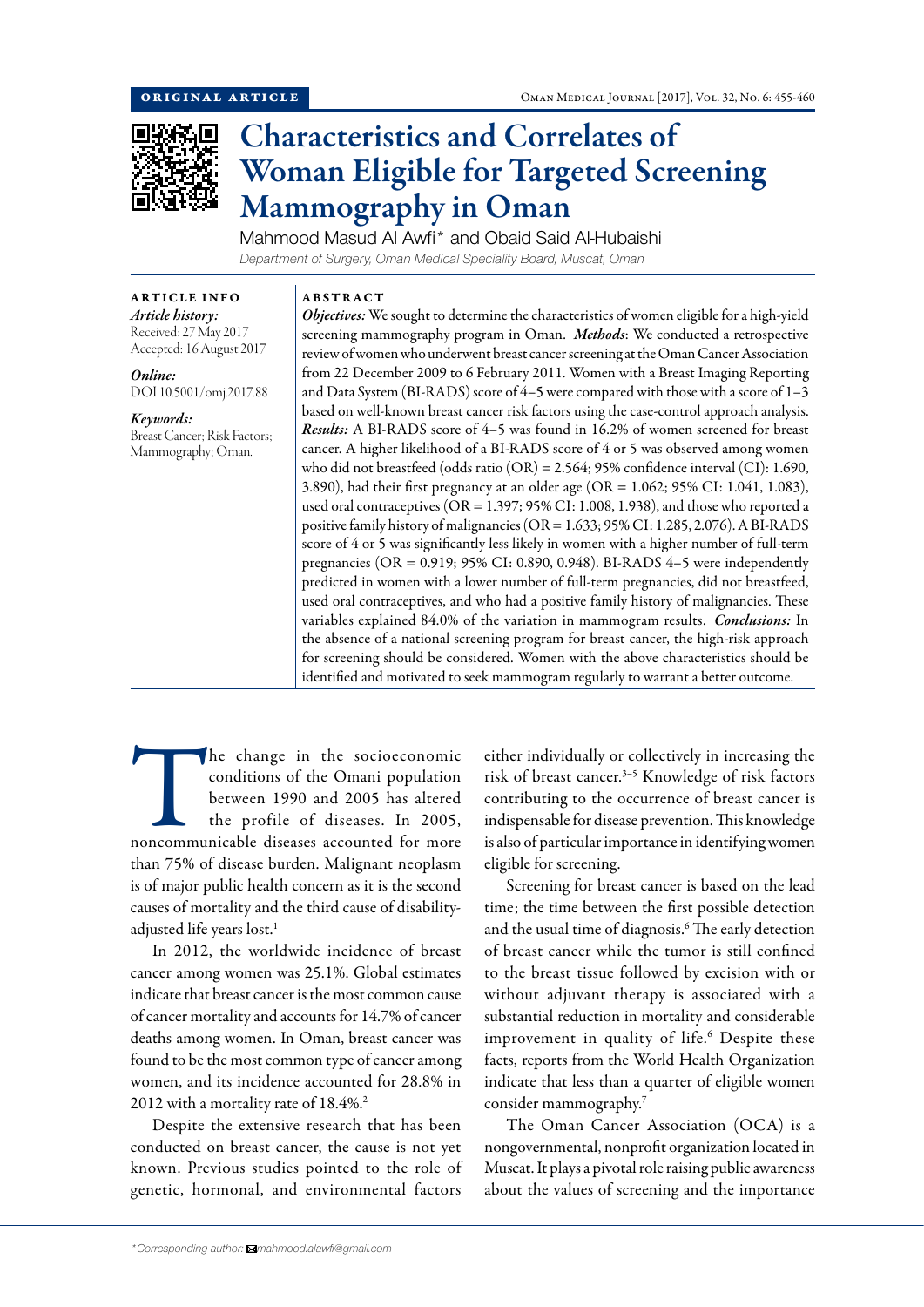of early detection. The association was officially established in April 2004 as the first patient advocacy group in Oman aiming at cancer prevention. The initial focus of the association was to raise public awareness of the early presentation of different types of cancer through outreach community-based programs. Specialized services, namely clinical breast examination and mammogram services coupled with patient's counseling, were launched in December 2009.

The mobile breast cancer screening unit provides a free outreach screening service targeting women above the age of 40 in different regions of the country in conjunction with health centers. This age group was similar to that recommended by the American Cancer Society for average-risk women.8 This program is an opportunistic screening program entirely based on women's own drive. Although the OCA initiative was noble, the resources and capabilities of the association cannot accommodate the whole country. Therefore, a more targeted screening program needs to be established through a high-risk strategy approach.

The concept of "high-risk strategy" screening entails the screening of women with one or more known leading risk factors for breast cancer. The high-risk strategy has the advantage of optimizing the use of screening services by increasing the likelihood of detecting breast cancer. This study aims to determine the characteristics of women eligible for screening to establish a high-yield screening mammography program in Oman.

## **METHODS**

The electronic records of the OCA were reviewed retrospectively. All women who underwent screening mammography between 22 December 2009 to 6 February 2011 were included. Relevant information was retrieved and transferred manually into an electronic database created for this purpose using the Epi-Info<sup>TM</sup> software version 3.3.2 (CDC, Atlanta, Georgia).

Information retrieved was via a form that the women completed before undergoing screening. These were: personal data including women's identification number, place of residence, nationality, age, and marital status; family history of any type of malignancies; mammography results; and obstetric and gynecologic history namely: age



The mammogram was interpreted during the screening by senior radiologists using the Breast Imaging-Reporting and Data System (BI-RADS). BI-RADS is a standardized breast imaging findings terminology, report organization, assessment structure, and a classification system for mammography published and trademarked by the American College of Radiology.9 The mammography results were not reinterpreted for the study, as the data available was consistent with the study design.

Data was analyzed using SPSS Statistics (SPSS Inc. Released 2008. SPSS Statistics for Windows, Version 17.0. Chicago: SPSS Inc.). Checking for data entry error was done by frequency distribution and cross tabulation. Data were analyzed using the case-control approach analysis. Cases represented women with BI-RADS categories 4 and 5. Controls represented women with BI-RADS categories 1, 2, and 3. Because of missing information in almost all variables, only valid cases in each variable were considered resulting in a nonuniform total. The chi-square and *t*-test were used to test the difference between both groups of women in the collected variables. Univariate and multivariate logistic regression analysis were performed to identify the predictors of BI-RADS 4–5 based on the odds ratio (OR) and 95% confidence interval (CI). The significance of the obtained results was set at 5%.

The ethical review committees of Sultan Qaboos University and the OCA approved the study. Information was retrieved using a unique identifier and used only for scientific purpose to protect patients' confidentiality.

## RESULTS

Between 22 December 2009 and 6 February 2011, 2 418 women were screened for breast cancer. The largest proportions of women screened were from the Muscat governorate (45.5%) and Al Batinah region (26.0%) followed by Al Dakhiliyah (15.6%). Lower proportions were from Al Sharqiyah (4.4%), Al Dhahirah (4.4%), Dhofar (2.7%), and Al Buraimi (1.1%).

Nearly three-quarters of screened women were in the 35–45 year old and 45–55 age groups (28.7% and 47.8%, respectively). A BI-RADS score of 4

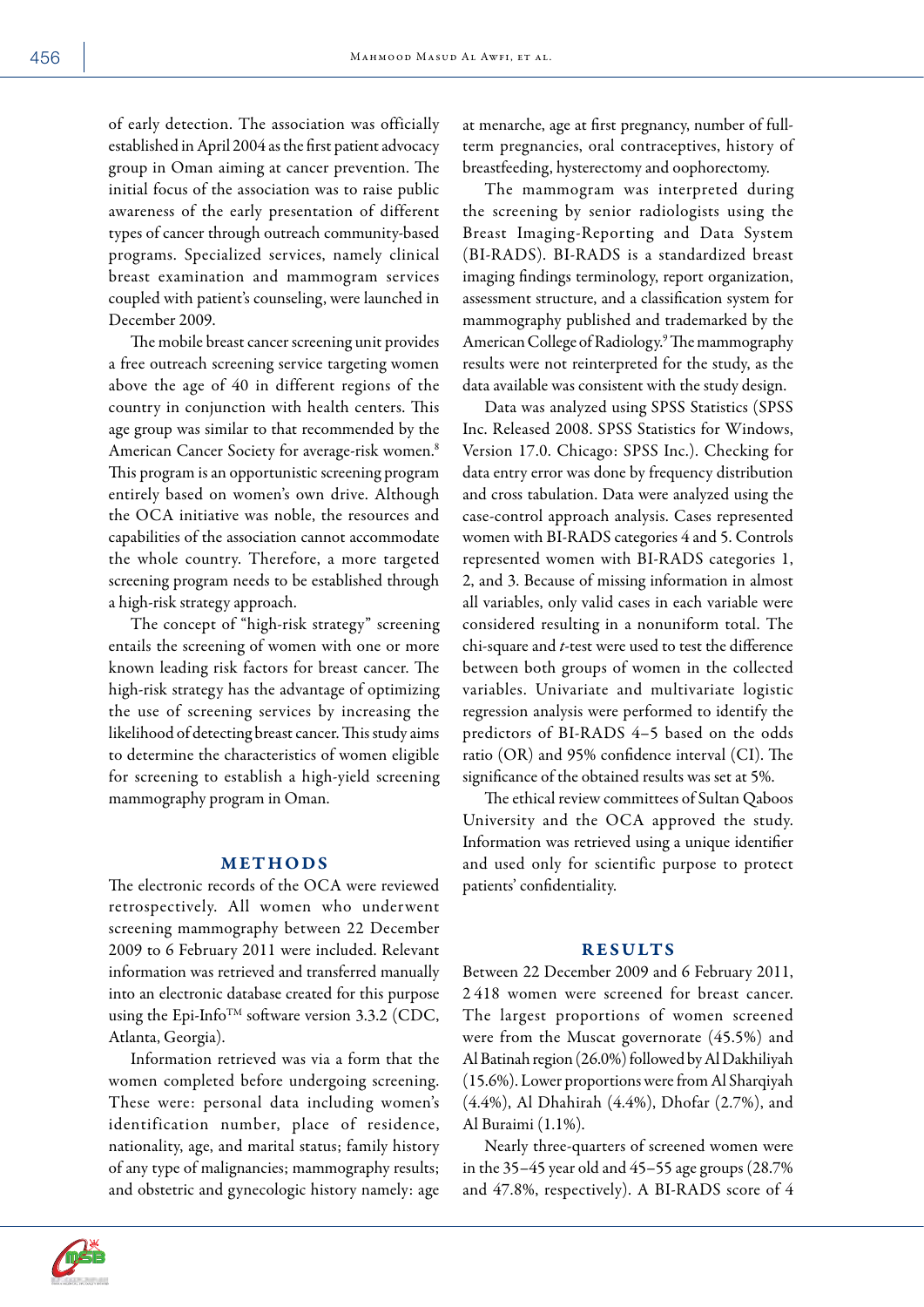| Age and marital status    | <b>BI-RADS</b> score<br>$4 - 5$<br>$1 - 3$ |                | Test of significance<br><i>p</i> -value |
|---------------------------|--------------------------------------------|----------------|-----------------------------------------|
|                           | $n = 1975$                                 | $n = 383$      |                                         |
| Age                       |                                            |                |                                         |
| Mean $\pm$ SD, years      | $49.3 \pm 7.7$                             | $48.6 \pm 6.9$ | $t = 2.149$                             |
| Min-Max, years            | $32 - 86$                                  | $34 - 70$      | $p = 0.032$                             |
| <b>Marital</b> status     | $n = 2003$                                 | $n = 385$      |                                         |
| Never married, $n$ $(\%)$ | 9(0.4)                                     | 5(1.3)         | $X^2 = 3.997$                           |
| Ever married, $n$ $(\%)$  | 1994 (99.5)                                | 380 (98.7)     | $p = 0.046$                             |

|  | Table 1: Age and marital status of women in relation to mammography results. |
|--|------------------------------------------------------------------------------|
|--|------------------------------------------------------------------------------|

*BI-RADS: Breast Imaging-Reporting and Data System; SD: standard deviation.*

or 5 was ascertained among 16.2% of screened women. The mean age of women with BI-RADS 4–5 (48.6±6.9 years) was significantly lower than those with BI-RADS  $1-3$  (49.3±7.7 years) where *p =* 0.032. Almost all women were ever married (99.5%). A significantly higher percentage of women with BI-RADS 4–5 were never married (1.2% compared to  $0.4\%$ ;  $p = 0.046$  [Table 1].

The mean age of menarche was nearly 14 years among screened women with no significant difference

| History                           | Mammogram results, BI-RADS score | Test of significance |                            |  |
|-----------------------------------|----------------------------------|----------------------|----------------------------|--|
|                                   | $1 - 3$                          | $4 - 5$              | $p$ -value                 |  |
| Age of menarche                   | $n = 1782$                       | $n = 336$            |                            |  |
| $Mean \pm SD$ , years             | $13.6 \pm 1.5$                   | $13.5 \pm 1.6$       | $t = 0.760$                |  |
| Min-Max                           | $9 - 29$                         | $9 - 24$             | $p = 0.448$                |  |
| Age of first pregnancy            | $n = 1814$                       | $n = 344$            |                            |  |
| $Mean \pm SD$ , years             | $18.2 \pm 4.7$                   | $20.0 \pm 5.9$       | $t = 5.249$                |  |
| Min-Max                           | $11 - 46$                        | $12 - 58$            | p < 0.001                  |  |
| Number of full-term pregnancies   | $n = 1896$                       | $n = 352$            |                            |  |
| $Mean \pm SD$                     | $8.0 \pm 3.6$                    | $6.9 \pm 3.8$        | $t = 5.355$                |  |
| Min-Max                           | $1 - 20$                         | $1 - 18$             | p < 0.001                  |  |
| Breastfeeding, n (%)              | $n = 1958$                       | $n = 373$            |                            |  |
| No                                | 76(3.8)                          | 35(9.3)              | $X^2 = 20.913$             |  |
| Yes                               | 1882(96.1)                       | 338 (90.6)           | p < 0.001                  |  |
| History of hysterectomy, n (%)    | $n = 2001$                       | $n = 393$            |                            |  |
| No                                | 1832(91.5)                       | 357(90.8)            | $X^2$ <sub>1</sub> = 0.214 |  |
| Yes                               | 169(8.4)                         | 36(9.1)              | $p = 0.644$                |  |
| History of oophorectomy, n (%)    | $n = 1999$                       | $n = 392$            |                            |  |
| No                                | 1917(95.8)                       | 380 (96.9)           | $X^2 = 0.940$              |  |
| Yes                               | 82(4.1)                          | 12(3.0)              | $p = 0.332$                |  |
| Contraceptives use, n (%)         | $n = 1997$                       | $n = 392$            |                            |  |
| No                                | 1800(90.1)                       | 340 (86.7)           | $X^2 = 4.058$              |  |
| Yes                               | 197(9.8)                         | 52(13.2)             | $p = 0.044$                |  |
| Estrogen use, n (%)               | $n = 1995$                       | $n = 392$            |                            |  |
| No                                | 1954(97.9)                       | 387(98.7)            | $X^2 = 1.054$              |  |
| Yes                               | 41(2.0)                          | 5(1.2)               | $p = 0.305$                |  |
| Progesterone use, $n$ (%)         | $n = 1993$                       | $n = 392$            |                            |  |
| No                                | 1958 (98.2)                      | 388 (98.9)           | $X^2 = 1.102$              |  |
| Yes                               | 35(1.7)                          | 4(1.0)               | $p = 0.294$                |  |
| Infertility treatment, $n$ $(\%)$ | $n = 1997$                       | $n = 391$            |                            |  |
| No                                | 1991 (99.6)                      | 389 (99.4)           | $X^2 = 0.436$              |  |
| Yes                               | 6(0.3)                           | 2(0.5)               | $p = 0.509$                |  |

Table 2: Past obstetric and gynecologic history in relation to mammogram results.

*BI-RADS: Breast Imaging-Reporting and Data System; SD: standard deviation.*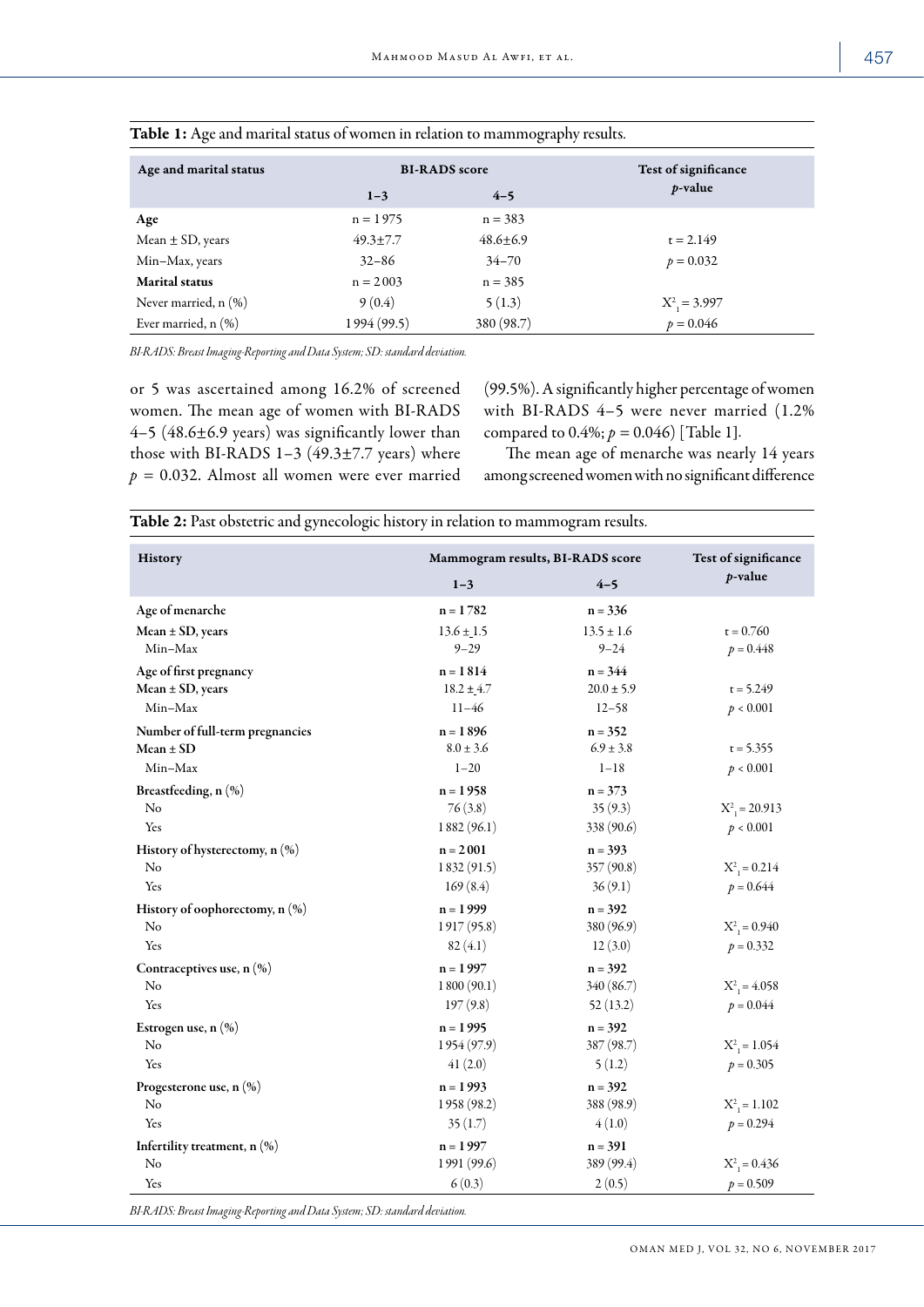| ×.<br>e e<br>٦<br>u,<br>×<br>۰.<br>۰. |
|---------------------------------------|
|---------------------------------------|

| <b>Breast symptom</b>        | Mammogram results, BI-RADS score |      |             | $\mathbf{X}^2$ |                       |
|------------------------------|----------------------------------|------|-------------|----------------|-----------------------|
|                              | $1 - 3$                          |      |             | $4 - 5$        |                       |
|                              | $\mathbf n$                      | %    | $\mathbf n$ | %              |                       |
| Breast pain and/or discharge | $n = 1995$                       |      |             | $n = 393$      |                       |
| No                           | 1784                             | 88.4 | 346         | 89.0           | 0.652                 |
| Yes                          | 211                              | 10.5 | 47          | 11.9           | $p = 0.420$           |
| Lump felt                    | $n = 1992$                       |      | $n = 393$   |                |                       |
| No                           | 1973                             | 99.0 | 385         | 97.9           | 3.432                 |
| Yes                          | 19                               | 0.9  | 8           | 2.0            | $p = 0.064$           |
| Use of implants              | $n = 2005$                       |      | $n = 391$   |                |                       |
| No                           | 1999                             | 99.7 | 390         | 99.7           |                       |
| Yes                          | 6                                | 0.2  | 1           | 0.2            | $p = 1.000^{\dagger}$ |
| Previous breast surgery      | $n = 2004$                       |      | $n = 391$   |                |                       |
| No                           | 1902                             | 94.9 | 365         | 93.3           | 1.573                 |
| Yes                          | 102                              | 5.0  | 26          | 6.6            | $p = 0.210$           |

### Table 3: Reported breast symptoms in relation to mammogram results.

*BI-RADS: Breast Imaging-Reporting and Data System; † p-value calculated from Fischer's exact test.*

in relation to mammography results  $(p = 0.448)$ . Compared to women with BI-RADS 1–3, those with BI-RADS 4–5 had their first pregnancy at a significantly older age (20.0±5.9 and 18.2±4.7, respectively,  $p < 0.001$ ) and had a significantly lower number of full-term pregnancies (6.9±3.8 and 8.0 $\pm$ 3.6, respectively,  $p < 0.001$ ). No significant differences were observed between mammography results and history of hysterectomy or oophorectomy. Very few women did not breastfeed (4.7%); however, this proportion was significantly higher among those with BI-RADS 4–5 (9.3% and 3.8%, respectively,  $p < 0.001$ ). A significantly higher percentage of women with BI-RADS 4–5 reported the use of oral contraceptives (13.2%) compared to those with BI-RADS 1-3 (9.8%) where  $p = 0.044$ . In contrast, nearly equal percentages of women in the two groups reported the use of estrogen

(*p =* 0.305), and progesterone (*p =* 0.294). Only eight women reported treatment for infertility with no significant difference between those with BI-RADS 4–5 and BI-RADS 1–3 (*p =* 0.509) [Table 2].

No statistically significant differences were observed between women with a BI-RADS score of 4 or 5 and scores of 1, 2, and 3 in breast pain and/or discharge  $(p = 0.420)$  as well as breast lump  $(p = 0.064)$ . Similarly, an equal percentage of women in the two groups reported the use of breast implants (Fischer's exact = 1.00) and a history of breast surgery (*p =* 0.210) [Table 3].

Almost one-third of women with BI-RADS 4–5 (30.5%) reported a family history of any type of cancer compared to 21.2% of those with a score of 1–3. This difference was statistically significant (*p* < 0.001) [Table 4].

| <b>History of malignancy</b>       | Mammogram results, BI-RADS score |      |             |      | $\mathbf{X}^2$<br><i>p</i> -value |
|------------------------------------|----------------------------------|------|-------------|------|-----------------------------------|
|                                    | $1 - 3$                          |      | $4 - 5$     |      |                                   |
|                                    | $\mathbf n$                      | %    | $\mathbf n$ | %    |                                   |
| Family history of any malignancies | $n = 2004$                       |      | $n = 393$   |      |                                   |
| N <sub>o</sub>                     | 1579                             | 78.7 | 273         | 69.4 | 16.270                            |
| Yes                                | 425                              | 21.2 | 120         | 30.5 | p < 0.001                         |
| Relation of member affected        | $n = 399$                        |      | $n = 114$   |      |                                   |
| Immediate relative                 | 244                              | 61.1 | 73          | 64.0 | 0.312                             |
| Distant relative                   | 155                              | 38.8 | 41          | 35.9 | $p = 0.576$                       |

Table 4: Family history of malignancies in relation to mammography results.

*BI-RADS: Breast Imaging-Reporting and Data System.*

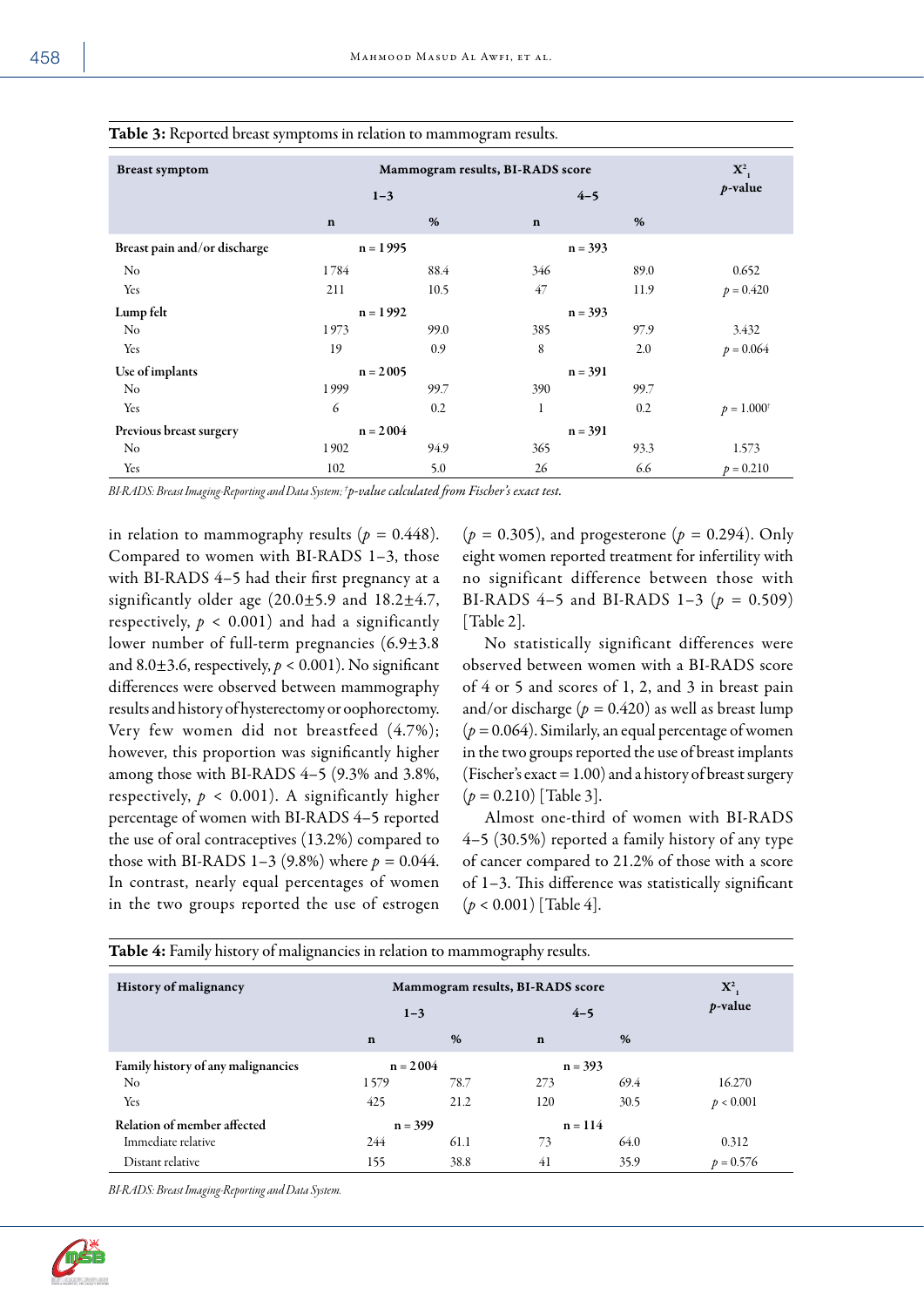| <b>Table 5:</b> Risk factors associated with a BI-RADS |
|--------------------------------------------------------|
| score of $4$ or 5.                                     |

| <b>Risk factors</b>                        | <b>OR</b> | 95% CI       |
|--------------------------------------------|-----------|--------------|
| Older age                                  | 0.984     | 0.970, 0.999 |
| Never married                              | 2.915     | 1.072, 8.746 |
| Older age at first pregnancy               | 1.062     | 1.041, 1.083 |
| Greater number of full-term<br>pregnancies | 0.919     | 0.890, 0.948 |
| No breastfeeding                           | 2.564     | 1.690, 3.890 |
| Oral contraceptive use                     | 1.397     | 1.008, 1.938 |
| Family history of any<br>malignancies      | 1.633     | 1.285, 2.076 |

*BI-RADS: Breast Imaging-Reporting and Data System; OR: odds ratio; CI: confidence interval.*

| <b>Table 6:</b> Independent predictors of a BI-RADS |  |
|-----------------------------------------------------|--|
| score of 4 or 5.                                    |  |

| <b>Independent predictors</b>              | Adjusted<br><b>OR</b> | 95% CI       |
|--------------------------------------------|-----------------------|--------------|
| Greater number of full-term<br>pregnancies | 0.935                 | 0.907, 0.964 |
| No breastfeeding                           | 1.918                 | 1.221, 3.011 |
| Oral contraceptive use                     | 1.455                 | 1.037, 2.045 |
| Family history of any<br>malignancies      | 1.559                 | 1.210, 2.008 |
|                                            |                       |              |

*BI-RADS: Breast Imaging-Reporting and Data System; OR: odds ratio; CI: confidence interval.*

The results of the univariate logistic regression analysis are presented in Table 5. An increase in women's age and in the number of full-term pregnancies were associated with a significantly lower risk of BI-RADS 4–5. In contrast, a score BI-RADS 4–5 was more likely among women who were never married, had their first pregnancy at an older age, never breastfed, used oral contraceptives, and those with family history of any type of cancer. The stepwise multivariate logistic regression analysis revealed that BI-RADS 4–5 is independently predicted by lower number of full-term pregnancies, lack of breastfeeding practice, use of oral contraceptives, and a positive family history of any malignancies. These four variables explain 84.0% of the variation in mammography results [Table 6].

## DISCUSSION

In nearly 14 months the OCA delivered free screening services for 2 418 women in different regions of Oman. The monthly number of women

screened showed fluctuated during this period as it was linked to scheduled outreach activities. The fact that 45.5% of screened women were from Muscat indicates that the coverage outside the capital city and in remote areas was low.

Our study sample showed that women were considered for a screening mammogram as early as 32 years of age and those with a BI-RADS score of 4–5 were significantly younger than those with a score of 1–3. However, the significant contribution of women's age was eliminated when reproductive attributes were considered.

Our study, as well as others, $10-13$  has pointed to the role of late first pregnancy,<sup>10,11</sup> lower parity and number of full-term pregnancies,<sup>12,13</sup> and lack of breastfeeding 10,13 in increasing the risk of breast cancer. Russo et al,<sup>12</sup> attributed the protective effects of these reproductive parameters to the associated lower rates of ovulation, modulation of endogenous estrogen production, and the development and differentiation of breast tissues that occur during pregnancy and lactation. Probably the same mechanism explains the high risk of breast cancer associated with the use of oral contraceptives revealed by our study. Burkman et al,<sup>14</sup> reported the slight increase in the risk of breast cancer associated with oral contraceptive use. Earlier studies concluded that breast cancer is more likely among women who started oral contraceptives at an earlier age and continued its use for a long time,<sup>15</sup> especially among women with a positive family history of breast cancer.16 A family history of any malignancies independently predicted a BI-RADS score of 4 or 5. This underscores the genetic element in increasing the risk of breast cancer<sup>17</sup>

The limited information on the use of oral contraceptives and the type of malignancies reported among family members precluded detailed study of those variables. Nevertheless, the record of the OCA provided a good source of information on the characteristics of women who are likely to have BI-RADS 4–5.

# CONCLUSION

Screening programs should target women of low parity, those who never breastfed (regardless of their level of parity), those who received oral contraceptives, and those with a positive family history of any type of malignancies. The initiative of